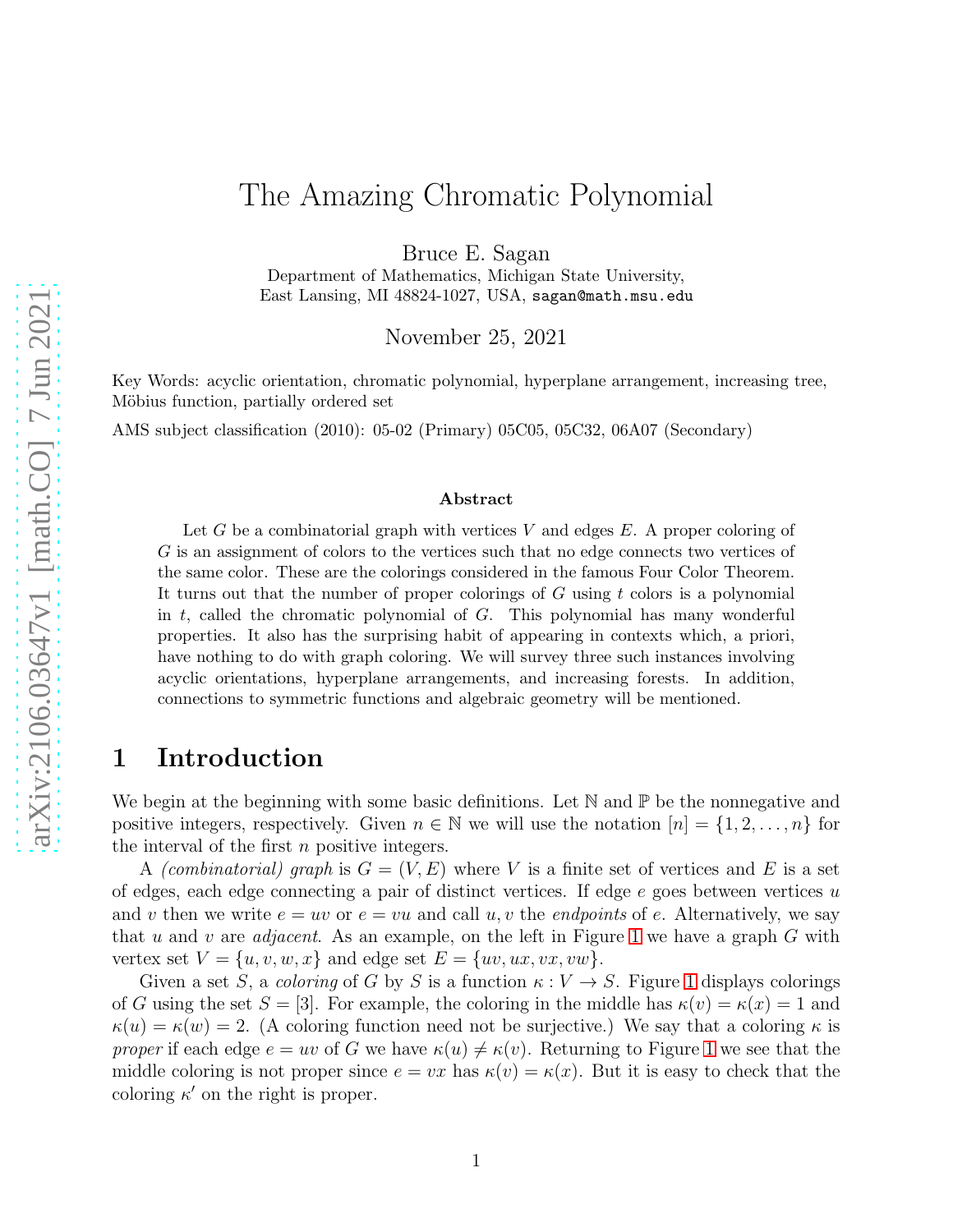

<span id="page-1-0"></span>Figure 1: A graph and two colorings

Proper colorings are the subject of the famous Four Color Theorem. If S is a finite set then we use  $\#S$  or  $|S|$  for the cardinality of S. The *chromatic number* of G, denoted  $\chi(G)$ , is the minimum  $\#S$  such that there exists a proper coloring  $\kappa : G \to S$ . Going back yet again to the graph in Figure [1,](#page-1-0) we see that  $\chi(G) = 3$ . Indeed,  $\kappa'$  is a proper coloring with three colors. And no proper coloring exists with fewer colors because of the triangle  $\{uv, vx, xu\}$ which requires three colors. Call a graph *planar* if it can be drawn in the Cartesian plane so that none of its edges cross. Here is the landmark theorem of Appel and Haken (assisted by Koch).

**Theorem 1.1** (The Four Color Theorem [\[AH77,](#page-14-0) [AHK77\]](#page-14-1)). If G is a planar graph then

$$
\chi(G) \le 4. \Box
$$

This theorem is striking for several reasons. First of all, there is no such bound for arbitrary graphs. For consider the *complete graph*,  $K_n$ , which has *n* vertices and all  $\binom{n}{2}$  $\binom{n}{2}$ possible edges. A drawing of  $K_4$  is on the left in Figure [2.](#page-2-0) (The crossing of two edges in the middle of the graph is not a vertex.) Clearly  $\chi(K_n) = n$  which can be as large as desired. Second, this result had been conjectured for over 100 years. Finally, the proof was the first one to use computers in an integral way since the number of cases involved was too large for a human to check. The reader interested in the history of the Four Color Theorem is encouraged to consult Robin Wilson's excellent book [\[Wil02\]](#page-16-0).

Finding  $\chi(G)$  is an extremal task since it involves minimization. In this article we will be interested in a corresponding enumeration problem which was first studied by George Birkhoff [\[Bir13\]](#page-14-2). Given a graph  $G = (V, W)$  and  $t \in \mathbb{N}$  the corresponding *chromatic polyno*mial is

$$
P(G) = P(G; t) = \#\{\kappa : V \to [t] \mid \kappa \text{ is proper}\}.
$$

Note that we could have used any set S with  $\#S = t$  in place of [t] and gotten the same count. Also, it is not clear why we are calling this a polynomial. But let's compute it for our perennial example in Figure [1.](#page-1-0) We will color the vertices in the order  $u, v, w, x$ . Since u is the first vertex colored, any of the t elements in  $[t]$  could be used. So there are t choices for u. When we color v, it can be any color except the one used on u. This gives  $t-1$  choices. Similarly there are  $t-1$  choices for w. Finally, when coloring x we see that it is adjacent to the two previously colored vertices u and v. Furthermore, u and v are different colors since they are also adjacent. This means that there are  $t-2$  possible remaining colors for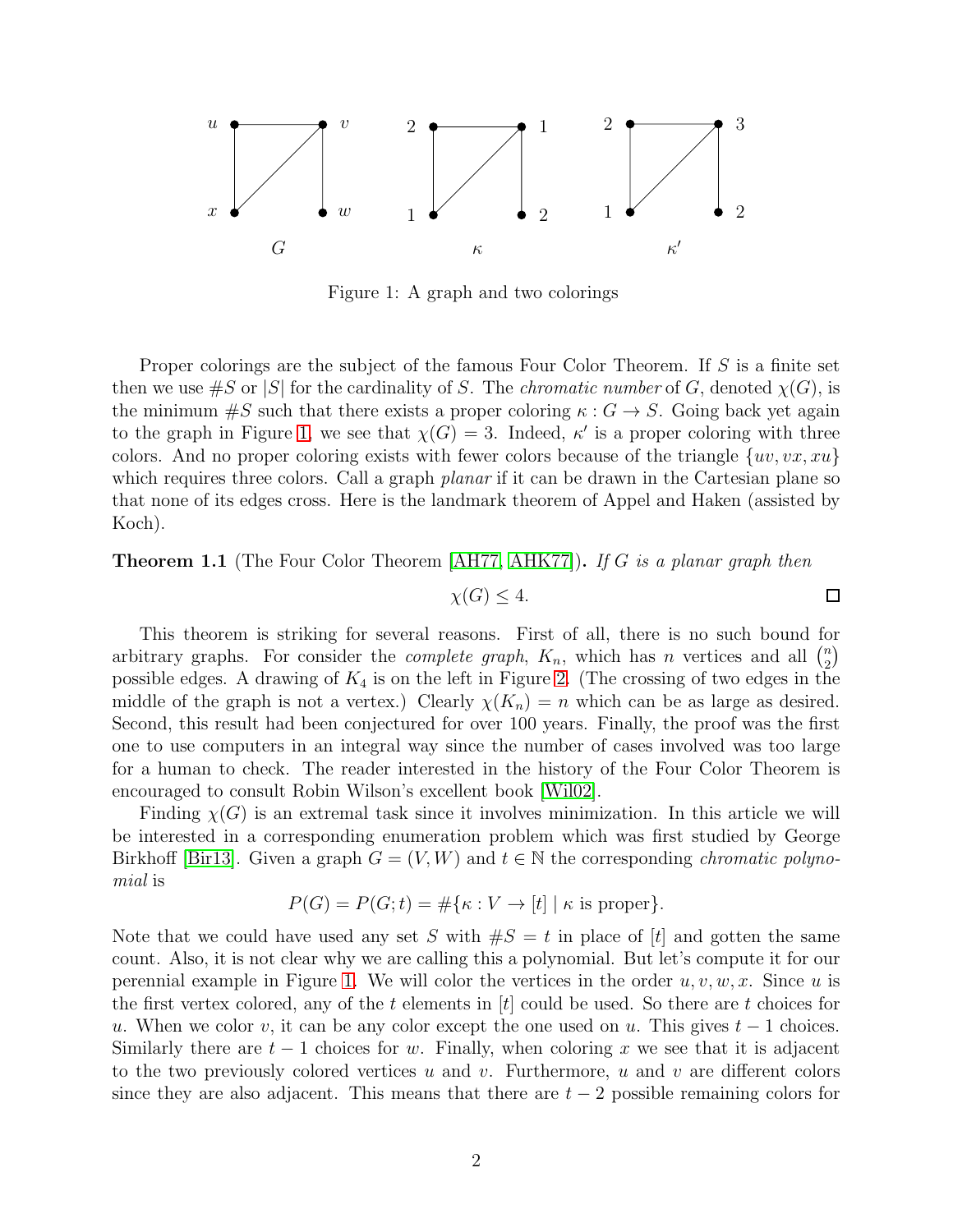

<span id="page-2-0"></span>Figure 2: The complete graph  $K_4$  and the cycle  $C_4$ 

x. Putting all these counts together, we see that the number of proper colorings of  $G$  is

<span id="page-2-1"></span>
$$
P(G; t) = t(t-1)(t-1)(t-2) = t4 - 4t3 + 5t2 - 2t.
$$
 (1)

Notice that this is a polynomial in  $t$ , the number of colors! It turns out that this is always the case, which explains why  $P(G; t)$  is called the chromatic polynomial.

However, it is not true that one can always count the colorings as we did above and so obtain a polynomial whose roots are nonnegative integers. To see what could go wrong, consider the *n-cycle*,  $C_n$ , which has *n* vertices which can be ordered as  $v_1, v_2, \ldots, v_n$  and *n* edges  $v_i v_{i+1}$  where i is taken modulo n. A copy of the cycle  $C_4$  is shown on the right in Figure [2.](#page-2-0) Let us now try coloring  $C_4$  in the order  $u, v, w, x$ . As before, there are t choices for u and  $t-1$  for v and w. But we now have a problem trying to color x. For this vertex has edges to both  $u$  and  $w$ . But since  $u$  and  $w$  are not adjacent, we do not know whether they were assigned the same color or not. There is an elegant way around this difficulty called deletion-contraction which we will discuss in the next section.

We should also note that there is a simple relationship between the chromatic number and the chromatic polynomial. Specifically,  $\chi(G)$  is the smallest positive integer such that  $P(G; \chi(G)) \neq 0$ . To see this note that if  $0 < t < \chi(G)$  then, by definition of  $\chi$ , there are no proper colorings of G with t colors. So, since  $P(G; t)$  counts the number of such colorings, it must evaluate to zero. On the other hand, there must be at least one proper coloring of G with  $t = \chi(G)$  colors. It follows that  $P(G; \chi(G)) > 0$ .

The rest of this paper is organized as follows. In the next section we will introduce the method of deletion-contraction. It will be used to prove that  $P(G; t)$  is always a polynomial in t as well as to compute the chromatic polynomial of  $C_4$ . We will also exhibit a combinatorial interpretation of the coefficients of  $P(G; t)$  in terms of certain sets of edges of G which are said to contain no broken circuit. One of the amazing things about  $P(G; t)$  is that it often appears in contexts which seem to have nothing to do with graph coloring, or even with graphs! Three examples of this will be given in Section [3.](#page-5-0) We will end with a section giving more information about the chromatic polynomial, including connections with symmetric functions and with algebraic geometry.

## 2 Why is it a polynomial?

In this section we will prove that  $P(G; t)$  is actually a polynomial in t by using the deletioncontraction method. We will also define NBC (no broken circuit) sets and use them to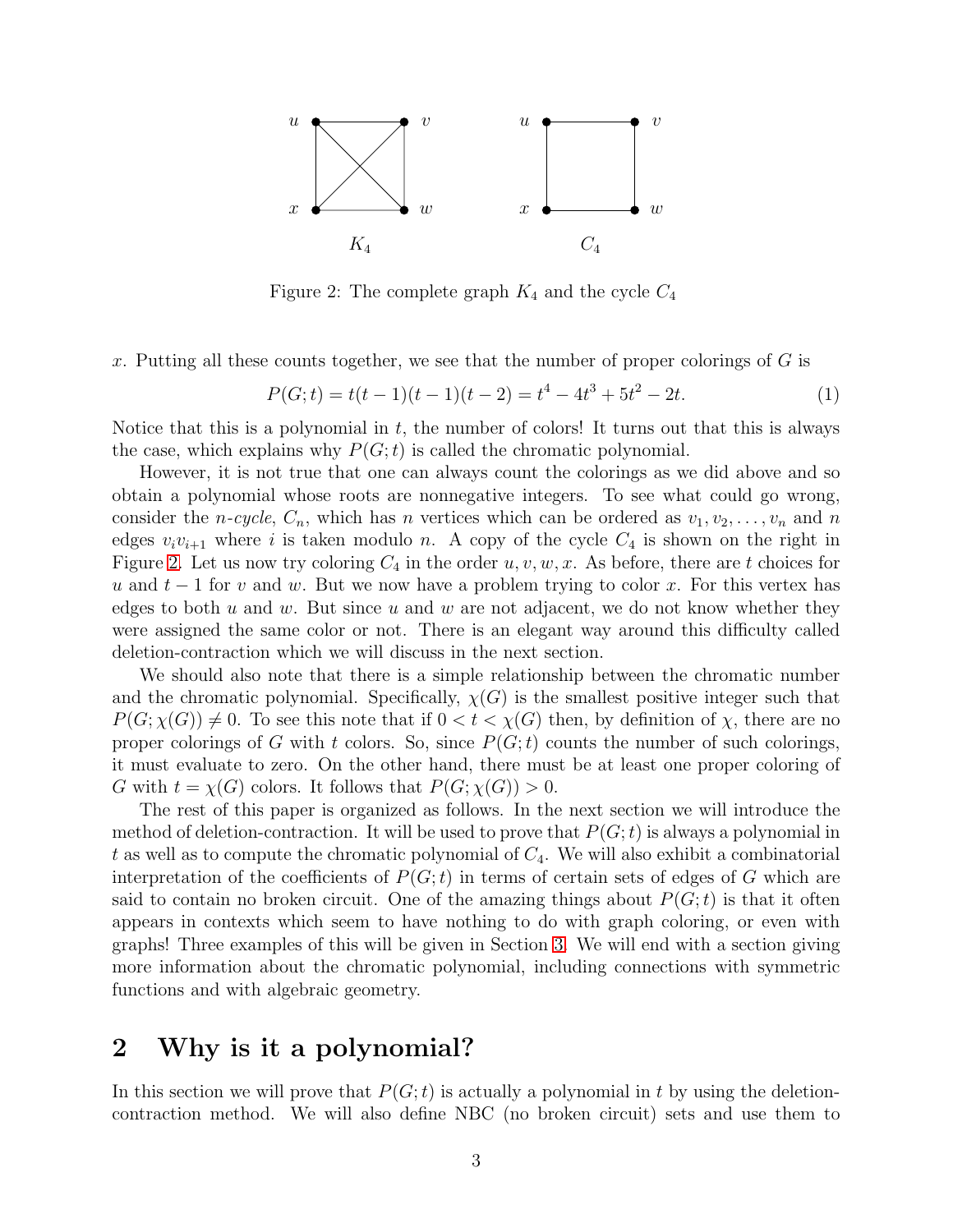

<span id="page-3-0"></span>Figure 3: Deletion and contraction

describe the coefficients of this polynomial.

If  $G = (V, E)$  is a graph and  $e \in E$  then *deleting* e from G gives a graph  $G \setminus e$  on the same vertex set and with edges the set difference  $E \setminus \{e\}$ . The central graph in Figure [3](#page-3-0) shows the result of deleting the edge  $e = vx$  from our canonical graph G. The *contraction* of  $e = vx$  in G, denoted  $G/e$ , is obtained by collapsing the edge to a new vertex v' where  $v'$  is adjacent to all the vertices which were adjacent either the v or x. All other vertices and edges stay the same in  $G/e$ . The graph on the right in Figure [3](#page-3-0) illustrates  $G/vx$ . Note also that the two edges uv and ux in G become a single edge uv' in  $G/vx$ . Since both  $G \setminus e$ and  $G/e$  have fewer edges than  $G$ , the next result is a perfect recursion for induction on the number of edges.

**Lemma 2.1** (Deletion-Contraction Lemma). Given a graph  $G = (V, E)$  and  $e \in E$  we have

$$
P(G) = P(G \setminus e) - P(G/e).
$$

Proof. We will prove this result in the form

<span id="page-3-1"></span>
$$
P(G \setminus e) = P(G) + P(G/e). \tag{2}
$$

Suppose  $e = vx$ . Since v and x are no longer adjacent in  $G \backslash e$ , the proper colorings  $\kappa$  of this graph are of two types: those where  $\kappa(v) \neq \kappa(x)$  and those where  $\kappa(v) = \kappa(x)$ . But if  $\kappa$  is proper on  $G \setminus e$  and also satisfies  $\kappa(v) \neq \kappa(x)$  then  $\kappa$  is a proper coloring of G. Conversely, every proper coloring of G gives rise to a proper coloring of  $G \setminus e$  where  $\kappa(v) \neq \kappa(x)$ . So these colorings of  $G \setminus e$  are counted by  $P(G)$ .

Now consider the proper colorings  $\kappa$  of  $G \setminus e$  with  $\kappa(v) = \kappa(x)$ . Such a coloring can be lifted to a proper coloring  $\kappa'$  of  $G/e$  where  $\kappa'(w) = \kappa(w)$  for  $w \neq v'$ , and  $\kappa'(v')$  is the common color assigned to v and x by  $\kappa$ . As with colorings of the first type, this produces a bijections between the proper colorings of  $G/e$  and those of  $G \setminus e$  with  $\kappa(v) = \kappa(x)$ . It follows that the number of colorings in this case is  $P(G/e)$ . Combining the two possibilties yields equation [\(2\)](#page-3-1) and proves the lemma. 口

It is now easy to prove Birkhoff's fundamental result about the chromatic polynomial.

**Theorem 2.2** ([\[Bir13\]](#page-14-2)). Let  $G = (V, E)$  be a graph with  $\#V = n$ . Then  $P(G; t)$  is a polynomial in t of degree

$$
\deg P(G;t) = n.
$$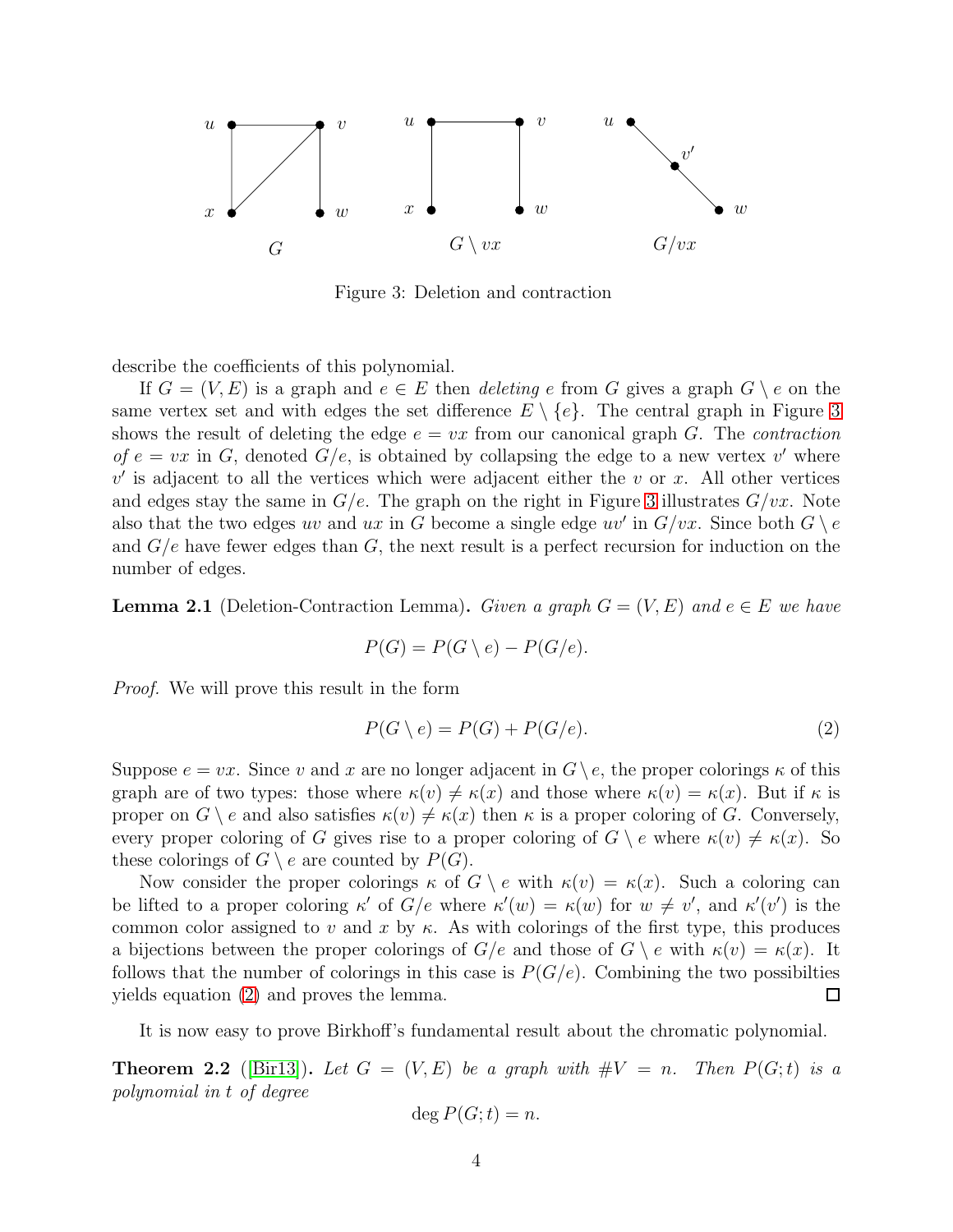

<span id="page-4-0"></span>Figure 4: A broken circuit

*Proof.* We will induct on  $m = \#E$ . If  $m = 0$  then G is just a set of n vertices. Since there are no edges, each vertex can be colored independently in any of  $t$  ways. So in this case  $P(G; t) = t<sup>n</sup>$  which certainly satisfies the requirements of the theorem.

Now suppose that  $m > 0$ . So E is nonempty and pick any  $e \in E$ . By the Deletion-Contraction Lemma,  $P(G) = P(G \setminus e) - P(G/e)$ . By induction,  $P(G \setminus e)$  is a polynomial in t of degree n since  $G \setminus e$  and G have the same number of vertices. We also have that  $P(G/e)$ is a polynomial in t. But it has one fewer vertex than G and so is of degree  $n-1$ . The proof is completed by observing that the difference of a polynomial of degree  $n$  and one of degree  $n-1$  is a polynomial of degree n.  $\Box$ 

Deletion-contraction is also a useful tool when it comes to computing chromatic polynomials. Recall that we were not able to compute  $P(C_4)$  for the 4-cycle in the previous section. But after deleting and contracting one of its edges e, the computation is reduced to graphs where we can apply the vertex-by-vertex technique used earlier. Specifically,

$$
P\left(\begin{array}{c}\n e \\
\hline\n \end{array}\right) = P\left(\begin{array}{c}\n \text{R} \\
\hline\n \end{array}\right) - P\left(\begin{array}{c}\n \text{R} \\
\hline\n \end{array}\right)
$$
  
=  $t(t-1)^3 - t(t-1)(t-2)$   
=  $t(t-1)(t^2 - 3t + 3).$ 

Note that, unlike the polynomial computed in Section [1,](#page-0-0) this one has complex roots.

Since  $P(G; t)$  is a polynomial, one would like a description of its coefficients. This was done by Hassler Whitney [\[Whi32\]](#page-16-1). Fix a total ordering  $e_1 < e_2 < \ldots < e_m$  of the edge set E. A broken circuit of G is a subset  $B \subset E$  obtained by removing the smallest edge from the edge set of some cycle of G. Consider our usual graph G with edges labeled as in Figure [4](#page-4-0) and ordered by  $b < c < d < e$ . Then G has a unique cycle C with edges  $\{b, c, d\}$ . The corresponding broken circuit is  $\{c, d\}$ . Call  $A \subseteq E$  an NBC set (short for no broken circuit set) if A does not contain any broken circuit of G. In our example, these are exactly the edge sets not containing  $\{c, d\}$ . Let

$$
nbc_k(G) = \# \{ A \subseteq E \mid A \text{ is an NBC set with } k \text{ edges } \}.
$$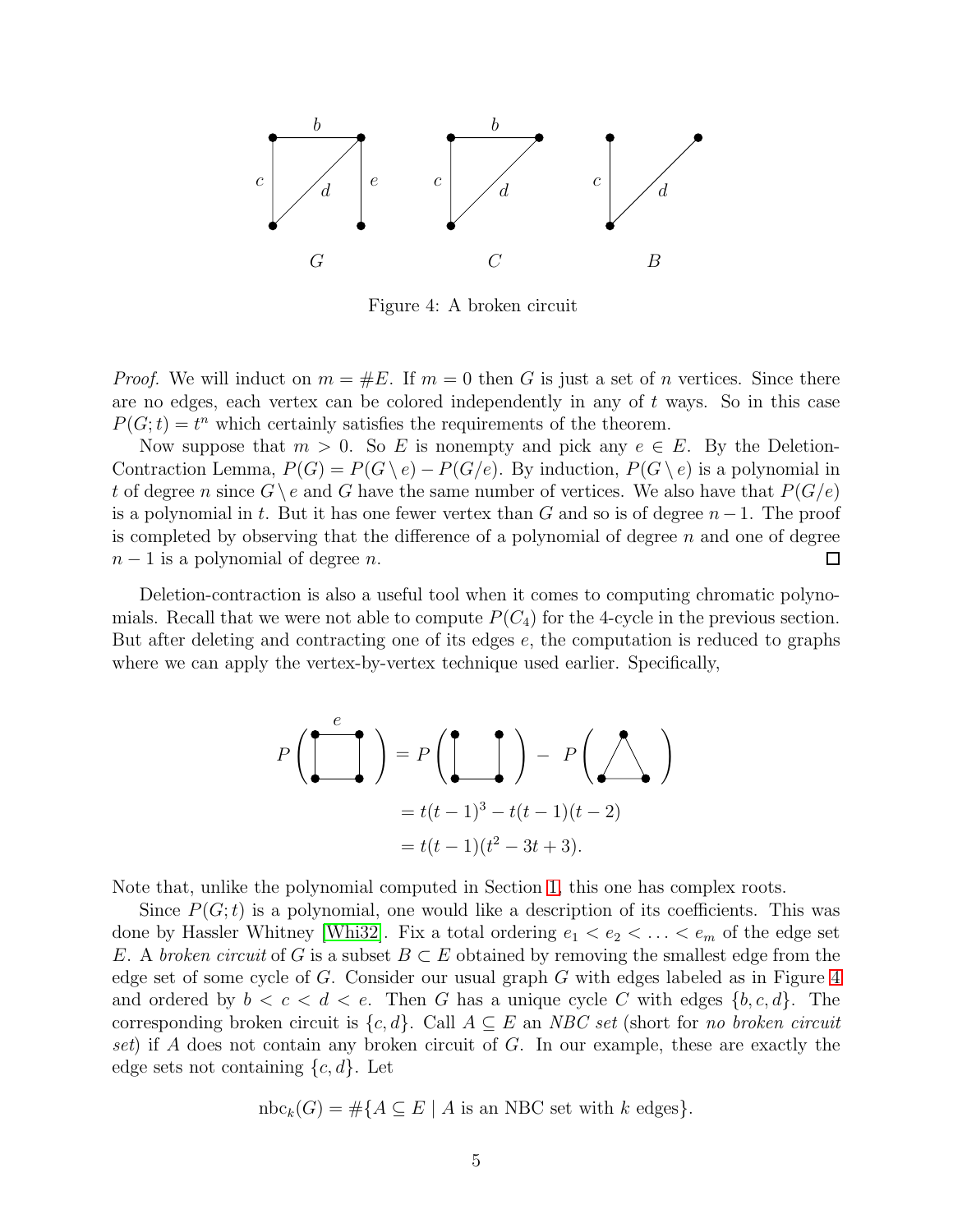

<span id="page-5-1"></span>Figure 5: Two orientations

Making a chart of these numbers for our example graph gives

| $\,k$ | NBC sets with $k$ edges                       | $nbc_k(G)$ |
|-------|-----------------------------------------------|------------|
|       |                                               |            |
| 1     | $\{b\}, \{c\}, \{d\}, \{e\}$                  |            |
|       | $\{b,c\},~\{b,d\},~\{b,e\},~\{c,e\},~\{d,e\}$ | 5          |
| 3     | $\{b,c,e\}, \{b,d,e\}$                        |            |
|       | none                                          |            |

Comparing the last column to the coefficients of  $P(G; t)$  as calculated in [\(1\)](#page-2-1), the reader should have a conjecture in mind.

<span id="page-5-2"></span>**Theorem 2.3** ([\[Whi32\]](#page-16-1)). For any graph  $G = (V, E)$  with  $\#V = n$  and any total order on E we have

$$
P(G; t) = \sum_{k=0}^{n} (-1)^{k} \operatorname{nbc}_{k}(G) t^{n-k}.
$$

This theorem is remarkable since it implies that the numbers  $nbc_k(G)$  do not depend on the ordering given to the edge set, even though the actual NBC sets may be different. It also makes calculating certain coefficients of  $P(G; t)$  very easy. For example  $\text{nbc}_0(G) = 1$ because of the empty edge set. So  $P(G; t)$  is monic. Furthermore, since a cycle has at least three edges, any broken circuit has at least two. It follows that all single edges are NBC and thus the coefficient of  $t^{n-1}$  is  $-|E|$ .

## <span id="page-5-0"></span>3 Three applications

We will now look at three theorems where the chromatic polynomial makes a surprising appearance. These are results of Stanley [\[Sta73\]](#page-15-0) on acyclic orientations, Zaslavsky [\[Zas75\]](#page-16-2) on hyperplane arrangements, and Hallam and Sagan [\[HS15\]](#page-15-1) on increasing forests (later improved upon by Hallam, Martin and Sagan [\[HMS19\]](#page-15-2)).

A digraph or directed graph is  $D = (V, A)$  consisting of a set of vertices V and a set of arcs A where each arc goes from one vertex to another. If arc  $a$  goes from vertex  $u$  to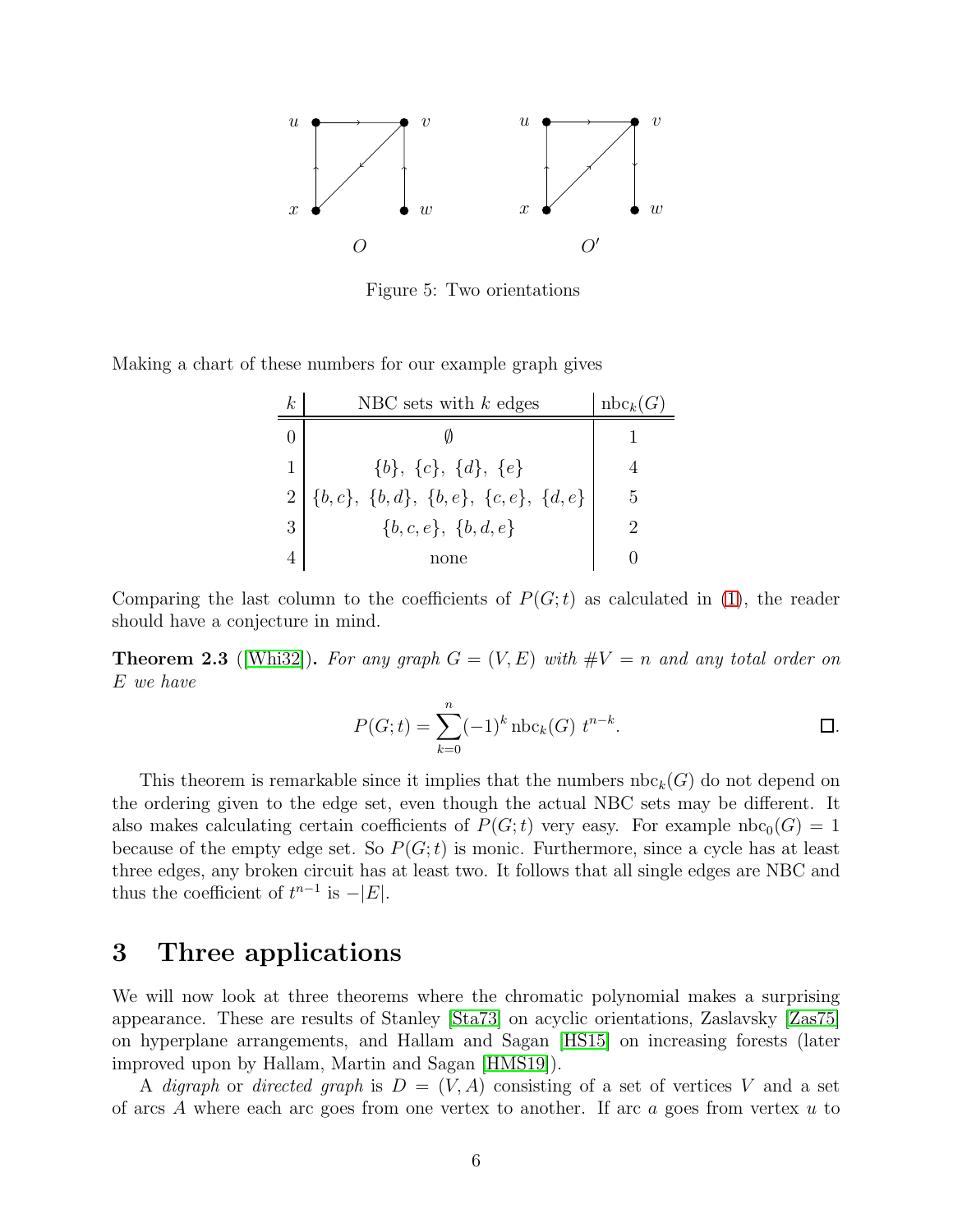vertex v then we write  $a = u\vec{v}$ . For example, the arc set for the digraph O in Figure [5](#page-5-1) is  $A = \{\vec{uv}, \vec{vx}, \vec{xu}, \vec{wv}\}\$ . A directed cycle  $v_1, v_2, \ldots, v_n$  in a digraph is defined analogously to a cycle in a graph where one insists that there is an arc from  $v_i$  to  $v_{i+1}$  for all i modulo n. A digraph without cycles is said to be *acyclic*. In Figure [5,](#page-5-1) the digraph O has a cycle  $u, v, x$ while  $O'$  is acyclic.

Given a graph  $G = (V, E)$ , an *orientation* of G is a digraph obtained by replacing each edge uv by one of its two possible orientations  $\vec{uv}$  or  $\vec{vu}$ . The two digraphs in Figure [5](#page-5-1) are both orientations of our standard example graph G in Figure [1.](#page-1-0) Clearly the number of orientations of G is  $2^{#E}$ . But what if we require the orientations to be acyclic? Let

 $\mathcal{O}(G) = \{O \mid O \text{ is an acyclic orientation of } G\}.$ 

Returning to our standard example, there are  $2<sup>3</sup>$  orientations of the (undirected) cycle u, v, x. Of these, two of them create a directed cycle, one going clockwise and the other counterclockwise. So there are  $2^3 - 2 = 6$  acyclic orientations of this part of G. As for the edge vw, it can be oriented either way without producing a cycle. So for this graph  $\#\mathcal{O}(G) = 6 \cdot 2 = 12$ . We will now do something completely crazy. Let's plug  $t = -1$  into the chromatic polynomial of G as computed in  $(1)$ . This gives

$$
P(G;-1) = (-1)^4 - 4(-1)^3 + 5(-1)^2 - 2(-1) = 12.
$$

This is the same 12 as the previous one.

<span id="page-6-0"></span>**Theorem 3.1** ([\[Sta73\]](#page-15-0)). For any graph  $G = (V, E)$  with  $\#V = n$  we have

$$
P(G; -1) = (-1)^n \# \mathcal{O}(G).
$$

It is not at all clear what it means to color a graph with −1 colors. However, we can make some combinatorial sense of this result. By Theorem [2.3](#page-5-2) we have

$$
P(G; -1) = \sum_{k=0}^{n} (-1)^{k} \operatorname{nbc}_{k}(G) (-1)^{n-k} = (-1)^{n} \sum_{k=0}^{n} \operatorname{nbc}_{k}(G).
$$

So one could give a combinatorial proof of Theorem [3.1](#page-6-0) by constructing a bijection between the NBC sets of G and its acyclic orientations as was done by Blass and Sagan [\[BS86\]](#page-15-3).

We now turn to hyperplane arrangements. Let  $\mathbb R$  be the real numbers. A hyperplane H in  $\mathbb{R}^n$  is a subspace of dimension  $n-1$ . Note that, as a subspace, a hyperplane must go through the origin. A *hyperplane arrangement* is just a finite set of hyperplanes  $\mathcal{H} =$  $\{H_1, H_2, \ldots, H_k\}$ . For example, in  $\mathbb{R}^2$  the hyperplanes are just lines through  $(0,0)$  and the arrangement  $\mathcal{H} = \{y = 2x, y = -x\}$  is shown in Figure [6](#page-7-0) (without the coordinate axes for clarity in what comes later). The regions of an arrangement  $\mathcal H$  are the connected components that remain after one removes the hyperplanes of the arrangement from  $\mathbb{R}^n$ . Let  $R(\mathcal{H})$  be the set of regions of  $H$ . So in Figure [6,](#page-7-0)  $R(H)$  consists of four regions. Indeed, any arrangement of k hyperplanes in  $\mathbb{R}^2$  has 2k regions, but things get more complicated in  $\mathbb{R}^n$ .

At first blush, these concepts seem to have nothing to do with the chromatic polynomial. But wait! Suppose  $G = (V, E)$  is a graph with  $V = [n]$ . Note that we are now using an interval of integers for the labels of the vertices, not for the colors of a coloring. Write

$$
\mathbb{R}^n = \{ (x_1, x_2, \dots, x_n) \mid x_i \in \mathbb{R} \text{ for all } i \in [n] \}.
$$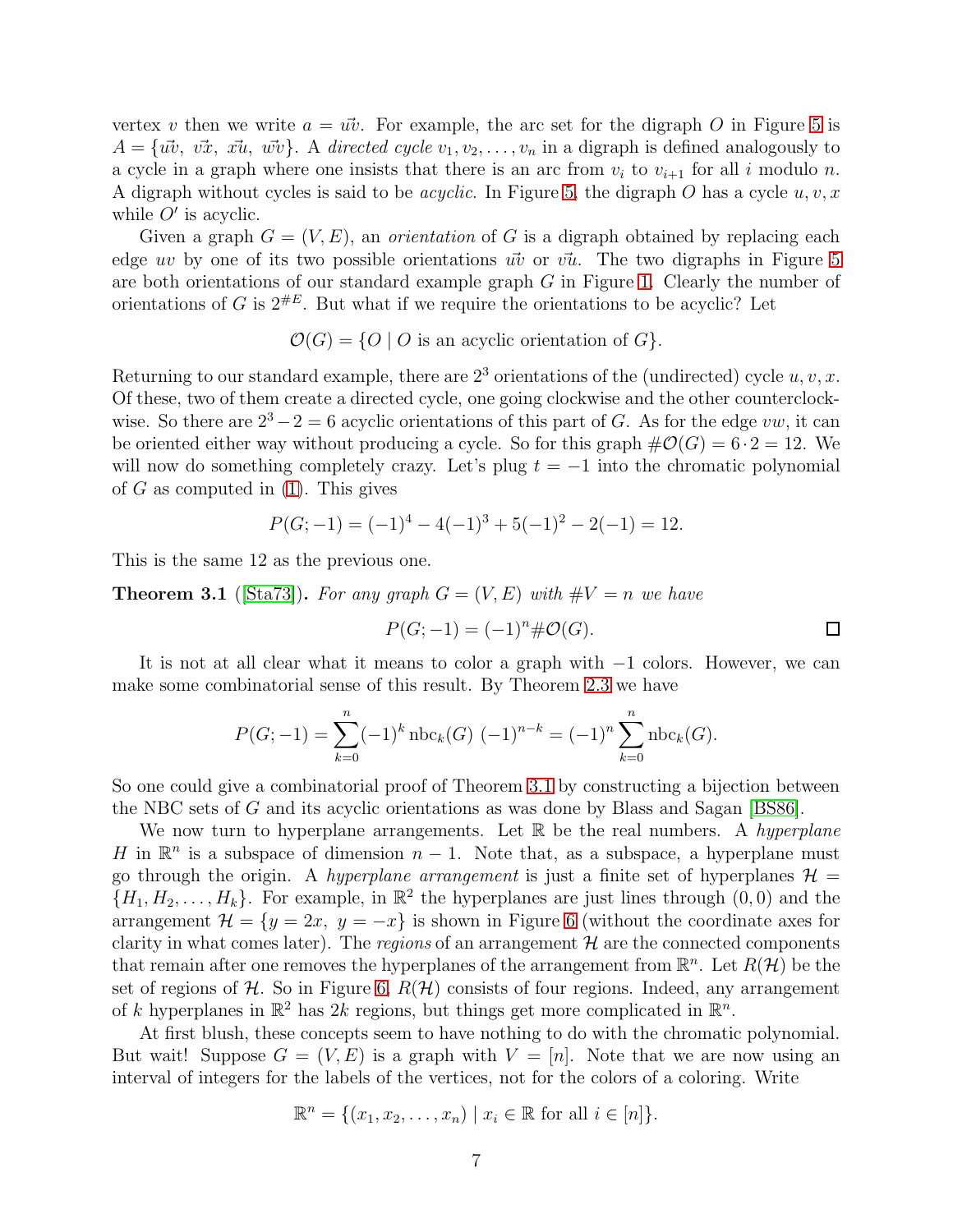

<span id="page-7-0"></span>Figure 6: A hyperplane arrangement in  $\mathbb{R}^2$ 

We can now associate with G an arrangement of hyperplanes in  $\mathbb{R}^n$  defined by

$$
\mathcal{H}(G) = \{x_i = x_j \mid ij \in E\}.
$$

So each edge of G gives rise to a hyperplane gotten by setting the coordinate functions of its endpoints equal. As an example, suppose G has  $V = [3]$  and  $E = \{12, 23\}$ . Then the corresponding arrangement would be  $\mathcal{H}(G) = \{x_1 = x_2, x_2 = x_3\}$  in  $\mathbb{R}^3$ . Notice that the number of regions of  $\mathcal{H}(G)$  is 4 in this case. It is also easy to see that  $P(G; t) = t(t-1)^2$  so that  $P(G; -1) = -4$ . Again, this is not an accident.

<span id="page-7-1"></span>**Theorem 3.2** ([\[Zas75\]](#page-16-2)). For any graph  $G = (V, E)$  with  $V = [n]$  we have

$$
P(G; -1) = (-1)^n \cdot \#R(\mathcal{H}(G)).
$$

Seeing the two previous theorems back-to-back, the reader may suspect that they are related. In fact there is a bijection between acyclic orientations of G with vertices labeled by [n] and regions of its hyperplane arrangement. Every hyperplane  $x_i = x_j$  determines two half-spaces, namely  $x_i < x_j$  and  $x_i > x_j$ . Consider these as corresponding to the arcs  $\vec{ij}$  and ji, respectively. One can then show that an orientation  $O$  of G is acyclic if and only if the intersection of the associated half-spaces is a region of  $\mathcal{H}(G)$ .

For our third application, we will need a few more definitions from graph theory. A subgraph of  $G = (V, E)$  is a graph  $G' = (V', E')$  with  $V' \subseteq V$  and  $E' \subseteq E$ . We say G' is spanning if  $V' = V$ . In this case, we often identify G with its edge set since the set of vertices is fixed. In Figure [7](#page-8-0) we see our usual example graph with the vertices relabeled by [4], as well as two spanning subgraphs  $F = \{12, 24\}$  and  $F' = \{14, 24\}$ . A path from u to v in G is a sequence of distinct vertices  $P: u = v_1, v_2, \ldots, v_n = v$  where  $v_i v_{i+1} \in E$  for  $i \in [n-1]$ . Returning to Figure [7](#page-8-0) we see that  $P: 4, 1, 2, 3$  is a path from 4 to 3 in G. Call G connected if for every pair of vertices  $u, v$  there is a path from  $u$  to  $v$ . More generally, the *components* of G are the connected subgraphs which are maximal with respect to inclusion. So a connected graph has one component. The graph  $G$  in Figure [7](#page-8-0) is connected, but the subgraphs  $F$  and  $F'$  are not. Both of these subgraphs have two components.

A graph  $F$  is a *forest* if it contains no (undirected) cycles. The components of  $F$  are called trees. Trees can be characterized by the fact that for any pair of vertices there is a unique path between them, So  $F$  and  $F'$  in Figure [7](#page-8-0) are spanning forests of  $G$ . Let  $F$  be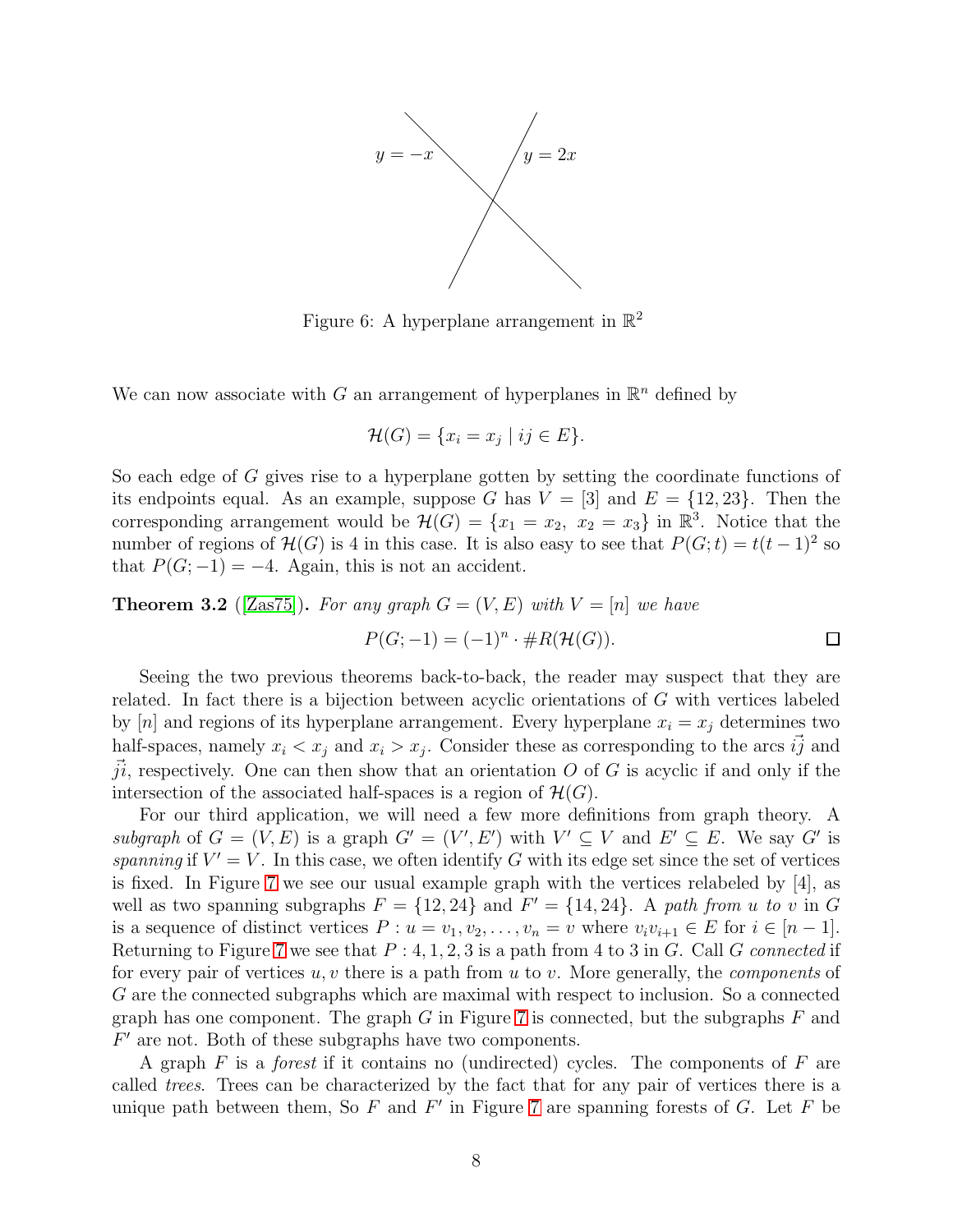

<span id="page-8-0"></span>Figure 7: A graph G and two spanning forests  $F, F'$ 

a forest with  $V = [n]$  so that we can compare the size of the vertex labels. Say that F is increasing if the vertex labels of any path starting at the minimum vertex in its component tree form an increasing sequence. So the forest  $F$  in Figure [7](#page-8-0) is increasing. Indeed, in the tree with one vertex, there is only the path 3 which is trivially increasing. Note that a similar argument shows that any tree with only one or two vertices satisfies the increasing condition. As far as the tree with three vertices in  $F$ , all paths from the minimum vertex 1 are subpaths of  $1, 2, 4$ . And this is an increasing sequence. On the other hand, the forest  $F'$ is not increasing since 1, 4, 2 is a path starting at 1 which is not an increasing sequence.

Given G with vertices  $[n]$ , consider the integers

is 
$$
f_k(G) = \# \{ F \mid F \text{ is an increasing spanning forest of } G \text{ with } k \text{ edges} \}
$$

with generating function

$$
ISF(G) = ISF(G; t) = \sum_{k=0}^{n} (-1)^k \text{ isf}_k(G) \ t^{n-k},
$$

Note that, although our notation doesn't show it,  $isf_k(G)$  depends on how the vertices of G are labeled. Also, it is not clear why we have introduced the signs in  $\operatorname{ISF}(G)$  or why we made is  $f_k(G)$  the coefficient of  $t^{n-k}$  rather than  $t^k$ . But this will become obvious shortly. Let us compute the generating function for G as in Figure [7.](#page-8-0) First of all  $isf_0(G) = 1$  because the spanning graph with no edges has only single vertex trees which are all increasing. Next  $\text{isf}_{1}(G) = \#E = 4$  since any single edge is increasing. There are  $\binom{4}{2}$  $\binom{4}{2}$  = 6 ways to choose a spanning forest with two edges, of which only the  $F'$  in Figure  $\overline{7}$  is not increasing. So  $isf_2(G) = 6 - 1 = 5$ . Similarly, one computes that  $isf_3(G) = 2$ . Finally,  $isf_4(G) = 0$  since the only spanning subgraph of  $G$  with 4 edges is  $G$  itself which is not even a forest. Putting everything together we obtain

$$
ISF(G; t) = t^4 - 4t^3 + 5t^2 - 2t,
$$

a polynomial which we have seen previously!

But before we explore the connection between  $ISF(G; t)$  and  $P(G; t)$ , we wish to mention a nice factorization of the former. As usual, suppose  $G = (V, E)$  has  $V = [n]$  and define the following edges sets

$$
E_j = E_j(G) = \{ ij \in E \mid i < j \}
$$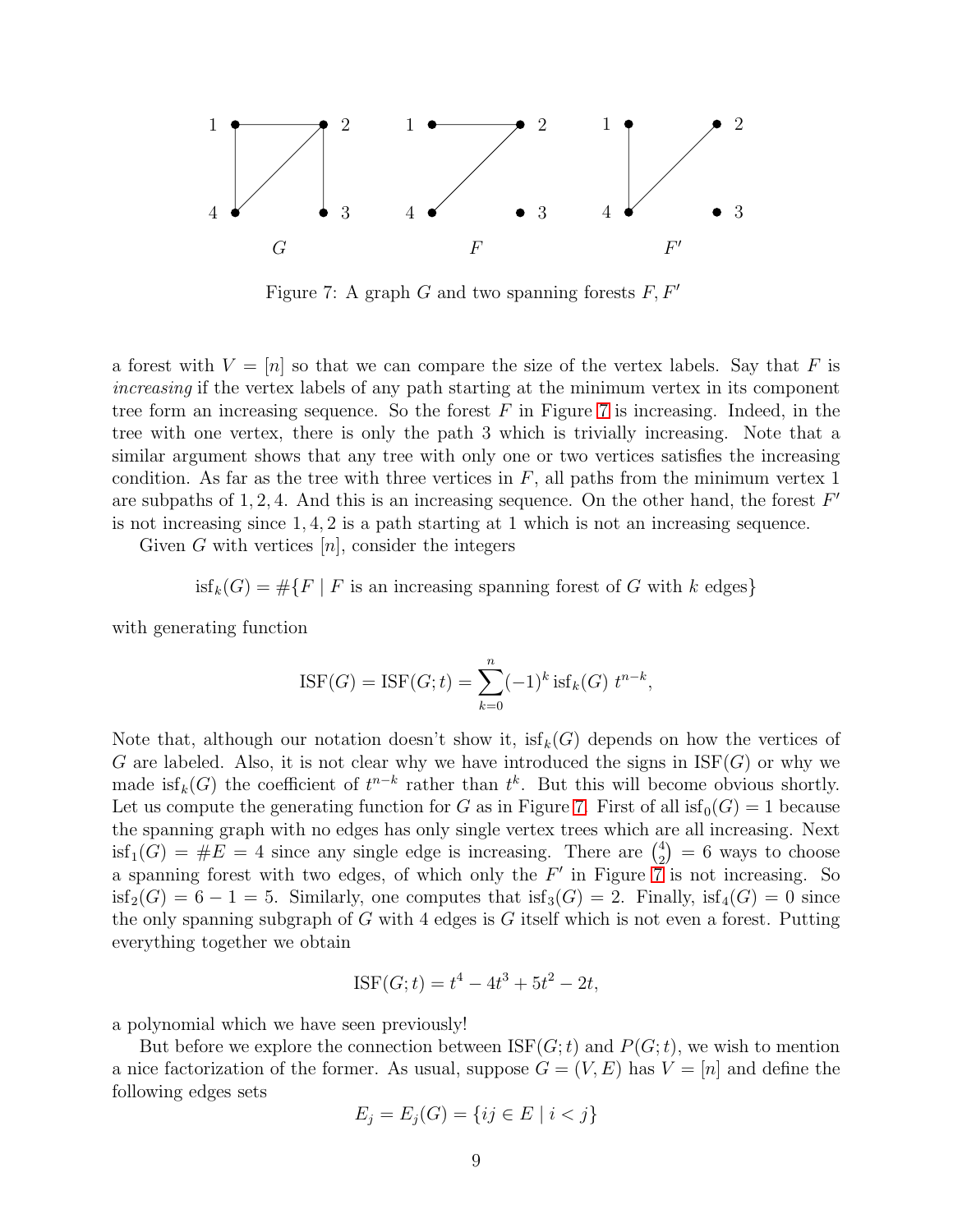for  $j \in [n]$ . Note that we always have  $E_1 = \emptyset$  since there are no vertices with label smaller than 1. Also the  $E_j$  partition E in that  $E = \biguplus_{j \in [n]} E_j$ . In our usual example

$$
E_1 = \emptyset, E_2 = \{12\}, E_3 = \{23\}, E_4 = \{14, 24\}.
$$

These sets give rise to the polynomial

$$
\prod_{j=1}^{4} (t - \#E_j) = (t - 0)(t - 1)(t - 1)(t - 2) = t^4 - 4t^3 + 5t^2 - 2t
$$

which by now should be very familiar! This is explained by the next result.

<span id="page-9-0"></span>**Theorem 3.3** ([\[HS15\]](#page-15-1)). For any graph  $G = (V, E)$  with  $V = [n]$  we have the following.

- (a) Subgraph F of G is an increasing spanning forest if and only if  $|F \cap E_j| \leq 1$  for all  $j \in [n]$ .
- (b) We have

$$
ISF(G; t) = \prod_{j=1}^{n} (t - \#E_j).
$$

Note that part (b) of this theorem follows directly from part (a). For expanding the product shows that the coefficient of  $t^{n-k}$  is (up to sign) the number of way of choosing k edges of G with no two coming from the same  $E_j$ .

There are at least two reasons why one can not always have  $ISF(G; t) = P(G; t)$ . For one thing, the former depends on which labels are given to the vertices while the latter does not. And we have seen that  $P(C_4)$  has complex roots, while the previous result shows that the roots of  $\operatorname{ISF}(G)$  are always nonnegative integers. So the question becomes when are the two polynomials equal? The answer has to do with the notion of a perfect elimination ordering.

Given  $G = (V, E)$  then the graph *induced* by  $W \subseteq V$  is

$$
G[W] = G \setminus W'
$$

where  $W'$  is the complement of W in V and deletion of multiple edges is defined just as it was for a single edge. Another description of  $G[W]$  is that it is the subgraph of G with vertex set W and all possible edges of G whose endpoints are in W. For example, in Figure [7](#page-8-0) the graph  $G[1, 2, 4]$  is a 3-cycle while  $G[2, 3, 4]$  is the path 3, 2, 4.

We say that  $G = (V, E)$  has a *perfect elimination ordering* if there is an ordering of V as  $v_1, v_2, \ldots, v_n$  such that for all  $j \in [n]$  the induced subgraph  $G[V_j]$  is complete where

$$
V_j = \{v_i \mid i < j \text{ and } v_i v_j \in E\}.
$$

This definition may seem strange to those seeing it for the first time. But it is a useful concept, for example, as a characterization of chordal graphs. Suppose the vertices of the graph G in Figure [7](#page-8-0) are ordered in the natural way as  $1, 2, 3, 4$ . Then the corresponding  $V_i$ are just the vertices smaller than j in the edges of  $E_j$  which gives

$$
V_1 = \emptyset, V_2 = \{1\}, V_3 = \{2\}, V_4 = \{1, 2\}.
$$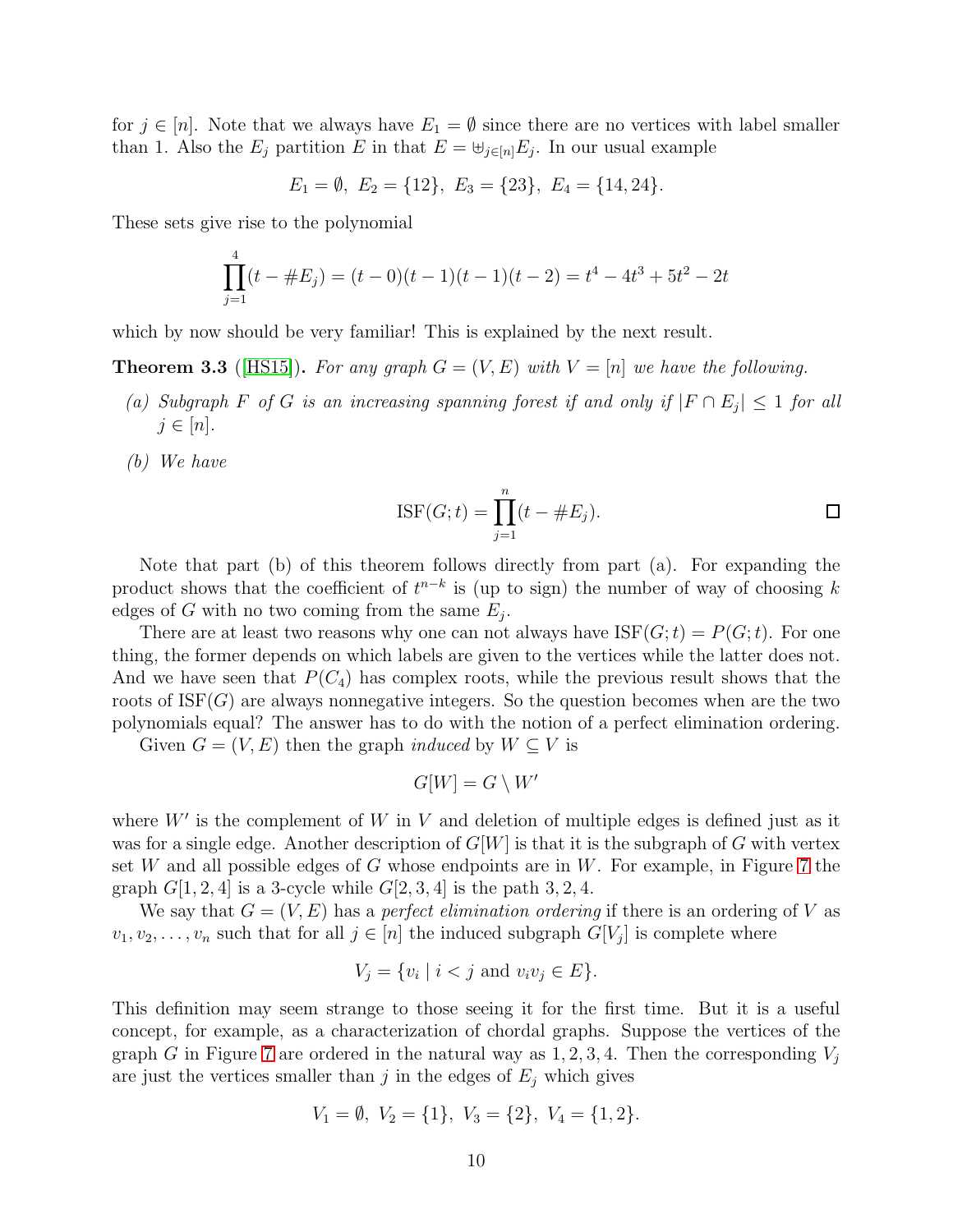Clearly the graphs  $G[V_j]$  for  $j \leq 3$  are complete since  $G[\emptyset]$  is the empty graph, and  $G[v]$  is just v for any single vertex v. Finally,  $G[V_4]$  is the edge 12 which is also a complete graph. So we have a perfect elimination ordering which presages the next theorem.

<span id="page-10-1"></span>**Theorem 3.4** ([\[HS15\]](#page-15-1)). Let G be a graph with  $V = [n]$ . We have  $P(G; t) = \text{ISF}(G; t)$  if and only if the natural order on  $[n]$  is a perfect elimination ordering of  $G$ . □

### 4 Going further

We will now discuss even more striking results related to the chromatic polynomial. These will include a generalization to symmetric functions and connections with algebraic geometry.

#### 4.1 Credit where credit is due

For pedagogical reasons, the results presented in the previous section only gave a partial picture of the authors' contributions. Here we will take a wider view.

Since the chromatic polynomial of  $G = (V, E)$  at  $t = -1$  has a nice combinatorial interpretation, one might ask what happens at negative integers in general. Let  $t \in \mathbb{P}$  and  $\kappa: V \to [t]$  a coloring which may not be proper. Also consider an acyclic orientation  $O = (V, A)$  of G. We say that O and  $\kappa$  are compatible if

$$
\vec{uv} \in A \implies \kappa(u) \le \kappa(v).
$$

So O is like a gradient vector field, always pointing from lower to higher values of  $\kappa$ . Stanley's full theorem is as follows.

#### <span id="page-10-0"></span>**Theorem 4.1** ([\[Sta73\]](#page-15-0)). For any graph  $G = (V, E)$  with  $\#V = n$  and any  $t \in \mathbb{P}$  we have

$$
P(G; -t) = (-1)^n \cdot # \{(O, \kappa) \mid O \text{ and } \kappa \text{ are compatible}\}.
$$

Note that this result implies Theorem [3.1.](#page-6-0) For if  $t = 1$  then there is only one coloring  $\kappa: V \to [1]$ . And this coloring is compatible with any acyclic orientation. So in this case, the number of compatible pairs is just the number of acyclic orientations. Sagan and Vatter [\[SV21\]](#page-15-4) have given a bijective proof of Theorem [4.1.](#page-10-0)

As far as Theorem [3.2,](#page-7-1) there is actually a stronger result which holds for any hyperplane arrangement. Given an arrangement  $H$ , consider all the subspaces S of  $\mathbb{R}^n$  which can be formed by intersecting hyperplanes in  $\mathcal{H}$ . This includes  $\mathbb{R}^n$  itself which is the empty intersection. Partially order the subspaces by reverse inclusion to form a poset (partially ordered set) called the *intersection lattice* of  $H$  and denoted  $L(\mathcal{H})$ . Note that  $\mathbb{R}^n$  is the minimum element of  $L(\mathcal{H})$ . Given any finite poset P with a minimum there is an associated function

$$
\mu: P \to \mathbb{Z}
$$

call the *Möbius function* of P. This map is a vast generalization of the Möbius function from number theory and more information about it can be found in the texts of Sagan [\[Sag20\]](#page-15-5) or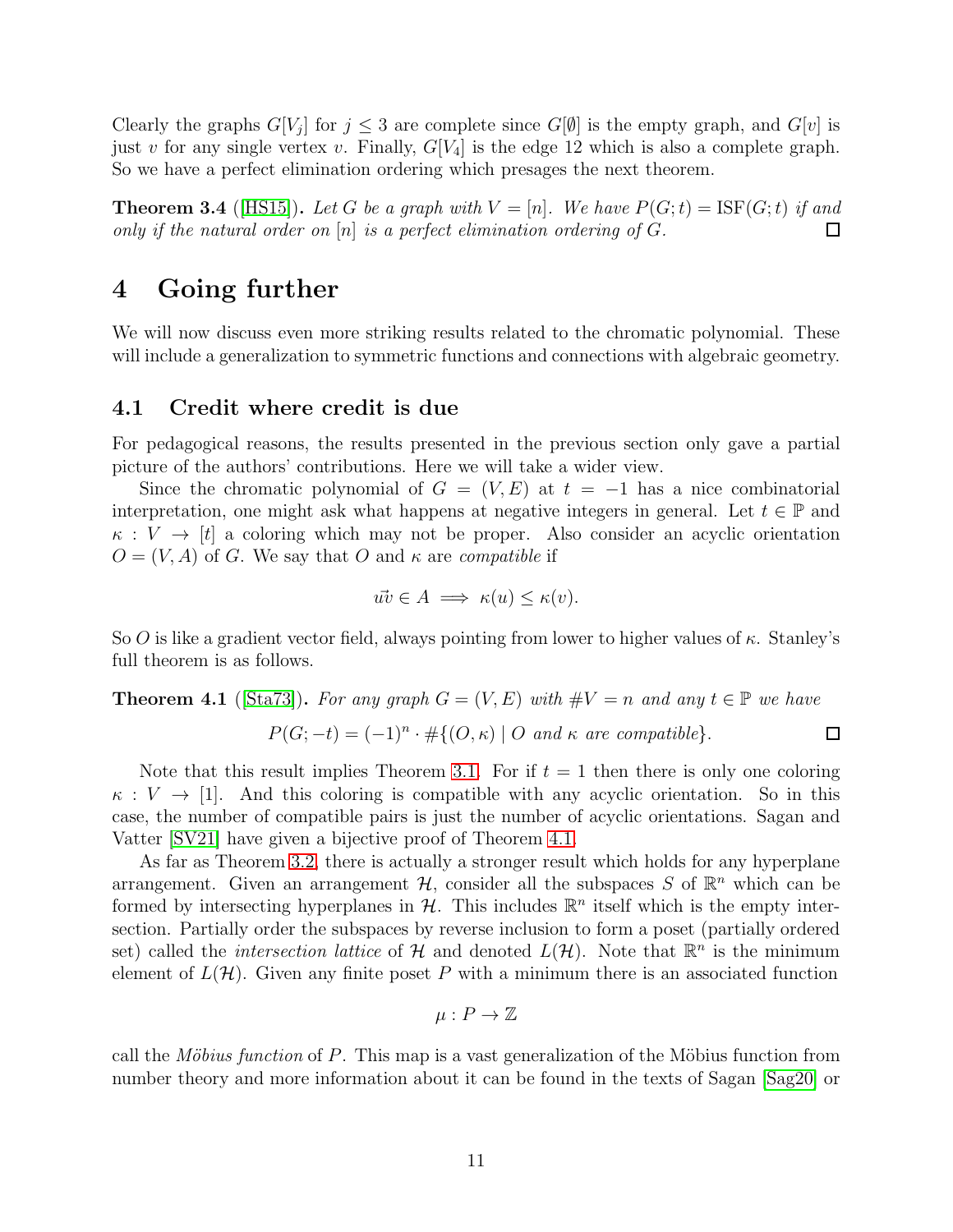Stanley [\[Sta97\]](#page-15-6). We can now form the *characteristic polynomial* of  $H$  which is the generating function

$$
\chi(\mathcal{H};t) = \sum_{S \in L(\mathcal{H})} \mu(S) \ t^{\dim S}.
$$

It turns out that if  $\mathcal{H} = \mathcal{H}(G)$  for some graph G then  $\chi(\mathcal{H};t) = P(G;t)$ . Here is the full strength of Theorem [3.2.](#page-7-1)

**Theorem 4.2** ([\[Zas75\]](#page-16-2)). For any hyperplane arrangement H in  $\mathbb{R}^n$  we have

$$
\chi(\mathcal{H}; -1) = (-1)^n \cdot \#R(\mathcal{H}).
$$

Hallam, Martin, and Sagan were able to improve on Theorem [3.4.](#page-10-1) Let  $G = (V, E)$  be a graph with  $V = [n]$  and define

 $\mathcal{ISF}_{k}(G) = \{F \mid F \text{ is an increasing spanning forest of } G \text{ with } k \text{ edges}\}\$ 

so  $\#IS\mathcal{F}_k(G) = \text{isf}_k(G)$ . Since  $V = [n]$  and E is a set of pairs of vertices, order E lexicographically where each  $e = ij \in E$  is listed with  $i < j$ . Let

 $NBC_k(G) = \{A \subseteq E \mid A \text{ is an NBC set with } k \text{ edges}\}\$ 

so that  $\#NBC_k(G) = \text{nbc}_k(G)$ .

**Theorem 4.3** ([\[HMS19\]](#page-15-2)). Let  $G = (V, E)$  be a graph with  $V = [n]$  and E ordered lexicographically. For all  $k \in \mathbb{N}$  we have

$$
\mathcal{ISF}_{k}(G) \subseteq \mathcal{NBC}_{k}(G)
$$

with equality for all k if and only if the natural order on [n] is a perfect elimination order.  $\Box$ 

In [\[HMS19\]](#page-15-2) the authors also generalize both Theorems [3.3](#page-9-0) and [3.4](#page-10-1) to certain pure simplicial complexes of dimension d. When  $d = 1$ , the graphical results are recovered.

#### 4.2 Chromatic symmetric functions

Stanley [\[Sta95\]](#page-15-7) generalized the chromatic polynomial to a symmetric function. Let  $x =$  ${x_1, x_2, x_3, \ldots}$  be a countably infinite set of variables. A formal power series  $f(\mathbf{x})$  is symmetric if it is of bounded degree and invariant under permutations of the variables. For example

$$
f(\mathbf{x}) = 7x_1x_2^2 + 7x_2x_1^2 + 7x_1x_3^2 + \cdots - 2x_1x_2x_3 - 2x_1x_2x_4 - 2x_1x_3x_4 - \cdots
$$

is symmetric since all monomials of the form  $x_i x_j^2$  have coefficient 7, and all monomials of the form  $x_i x_j x_k$  have coefficient  $-2$ .

Consider colorings of a graph  $G = (V, E)$  using the positive integers  $\kappa : V \to \mathbb{P}$ . Associated with each such coloring is its monomial

$$
\mathbf{x}^{\kappa} = \prod_{v \in V} x_{\kappa(v)}.
$$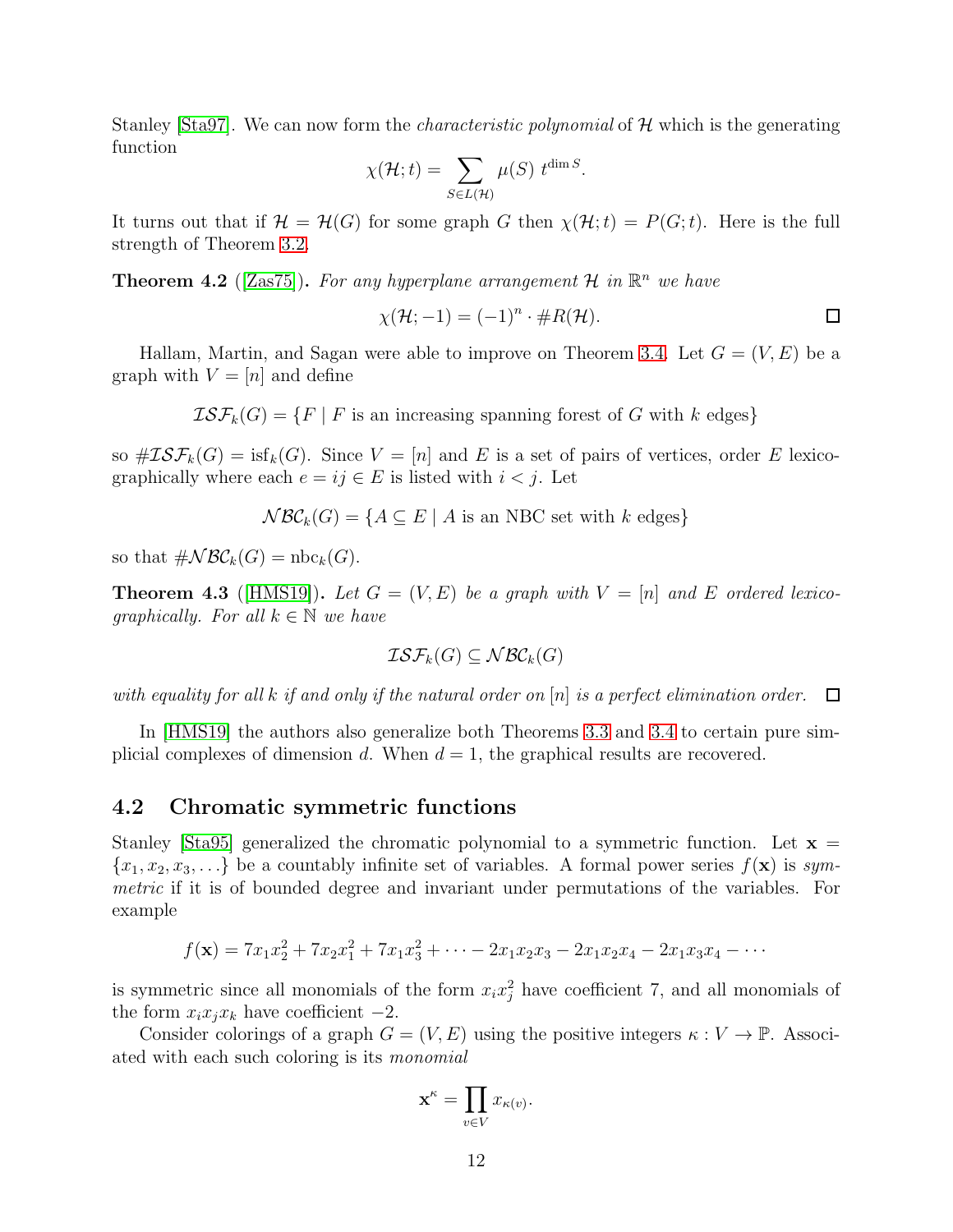

<span id="page-12-0"></span>Figure 8: A path and two of its colorings

Going back to our faithful example graph in Figure [1,](#page-1-0) the middle coloring has  $\mathbf{x}^{\kappa} = x_1^2 x_2^2$ while the one on the right has  $\mathbf{x}^{k'} = x_1 x_2^2 x_3$ . We now define the *chromatic symmetric function* of G to be

$$
X(G) = X(G; \mathbf{x}) = \sum_{\kappa: V \to \mathbb{P}} \mathbf{x}^{\kappa}
$$

where the sum is over proper colorings  $\kappa : V \to \mathbb{P}$ . As an example, consider the path P as shown in Figure [8.](#page-12-0) There are no proper colorings of  $P$  with a single color. Suppose we wish to use the two colors 1 and 2. Then there are two possibilities as shown in the figure which contribute  $\mathbf{x}^{\kappa} = x_1^2 x_2$  and  $\mathbf{x}^{\kappa'} = x_1 x_2^2$  to  $X(P)$ . The same argument shows that we get a term  $x_i x_j^2$  for any distinct  $i, j \in \mathbb{P}$ . Now consider using three colors on P, say 1, 2, and 3. Then any bijection  $\kappa : V \to [3]$  is proper. There are 6 such maps for a contribution of  $6x_1x_2x_3$ . Again, the choice of these three particular colors is immaterial so we get a term  $6x_ix_jx_k$  for any three positive integers i, j, k. Putting things all together we obtain

$$
X(P) = \sum_{i,j \text{ distinct}} x_i^2 x_j + 6 \sum_{i,j,k \text{ distinct}} x_i x_j x_k
$$

which is a symmetric function. In general,  $X(G)$  is symmetric because permuting colors in a proper coloring leaves it proper.

Note also that  $X(G; \mathbf{x})$  generalizes  $P(G; t)$  in the following way. Set

<span id="page-12-1"></span>
$$
x_1 = x_2 = \dots = x_t = 1 \text{ and } x_i = 0 \text{ for } i > t. \tag{3}
$$

Then each  $\mathbf{x}^{\kappa}$  equals 0 or 1, and the latter happens only when  $\kappa$  uses colors in [t]. So, under this substitution

$$
X(G; \mathbf{x}) = \sum_{\kappa: V \to [t]} 1 = P(G; t)
$$

by definition of the chromatic polynomial.

One can now prove symmetric function generalizations of results about chromatic polynomials and also theorems about  $X(G)$  which do not have analogues for  $P(G)$ . To illustrate, we give an analogue of Whitney's NBC Theorem. Define

$$
c(G)
$$
 = number of components of  $G$ .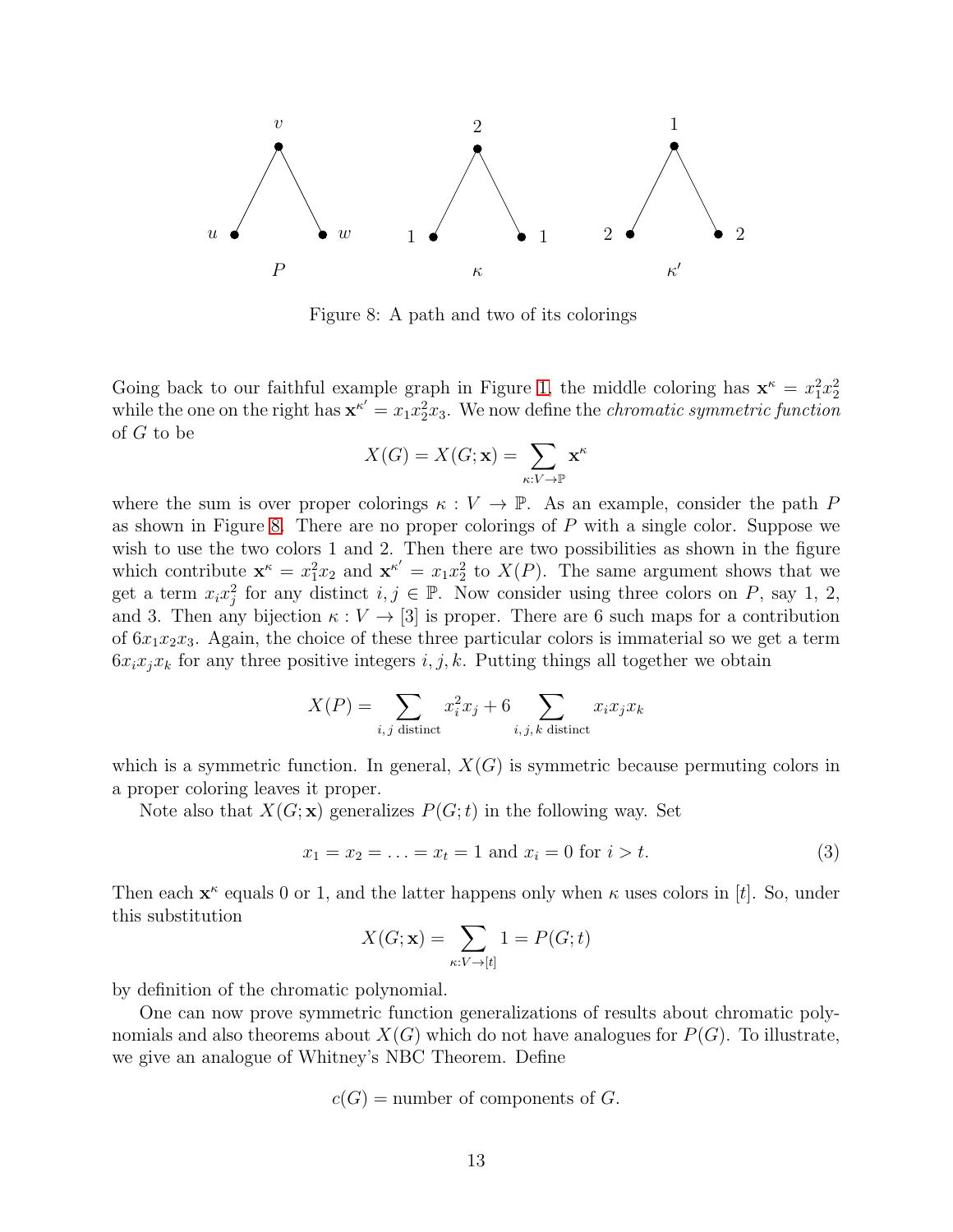Note that if  $G = (V, E)$  with  $\#V = n$  and  $A \in \mathcal{NBC}_k(G)$  then A is a forest, since if A contained any cycle it would contain the corresponding broken circuit. And A is a spanning subgraph so  $c(A) = n - k$ . Thus we can rewrite Theorem [2.3](#page-5-2) as

<span id="page-13-0"></span>
$$
P(G;t) = \sum_{k=0}^{n} \sum_{A \in \mathcal{NBC}_k(G)} (-1)^k t^{n-k} = \sum_{A \text{ NBC}} (-1)^{\#A} t^{c(A)}.
$$
 (4)

Symmetric functions form an algebra whose bases are indexed by *partitions* which are weakly decreasing sequences  $\lambda = (\lambda_1, \lambda_2, \ldots, \lambda_l)$  of positive integers called parts. Consider the power sum symmetric function basis defined multiplicitively by

$$
p_n = x_1^n + x_2^n + x_3^n + \cdots
$$

for  $n \in \mathbb{P}$  and

$$
p_{\lambda}=p_{\lambda_1}p_{\lambda_2}\cdots p_{\lambda_l}.
$$

To illustrate

$$
p_3 = x_1^3 + x_2^3 + x_3^3 + \cdots
$$

and

$$
p_{(3,3,1)} = p_3 p_3 p_1 = (x_1^3 + x_2^3 + x_3^3 + \cdots)^2 (x_1 + x_2 + x_3 + \cdots).
$$

Note that using the substitution [\(3\)](#page-12-1) we get  $p_n = t$  and  $p_\lambda = t^l$  where l is the number of parts of λ. Given any graph G there is a corresponding partition  $\lambda(G)$  whose parts are just the vertex sizes of the components of G. As an example, in Figure [7](#page-8-0) we have  $\lambda(F) = \lambda(F') = (3, 1)$ . The usual substitution shows that the following result generalizes Whitney's Theorem in the form  $(4)$ ,

**Theorem 4.4** ([\[Sta95\]](#page-15-7)). For any graph  $G = (V, E)$  and any total order on E we have

$$
X(G;x) = \sum_{A \ NBC} (-1)^{\#A} p_{\lambda(A)}.
$$

However, the symmetric function does not always mirror the polynomial. Let  $T$  be a tree with *n* vertices. Then it is easy to see that for all such trees  $P(T;t) = t(t-1)^{n-1}$ . It seems as if the opposite may be true for  $X(T;t)$ . Call two graphs *isomorphic* if they yield the same graph once the labels on the vertices are removed. For example, the two forests in Figure [7](#page-8-0) are isomorphic. For more information about the following conjecture, the reader can consult [\[APZ14,](#page-14-3) [MMW08,](#page-15-8) [OS14\]](#page-15-9).

**Conjecture 4.5** ([\[Sta95\]](#page-15-7)). If T and T' are non-isomorphic trees then

$$
X(T; \mathbf{x}) \neq X(T'; x).
$$

Gessel [\[Ges84\]](#page-15-10) introduced quasisymmetric functions which are an important refinement of symmetric functions. Recently Shareshian and Wachs [\[SW16\]](#page-16-3) showed that there is a quasisymmetric refinement of  $X(G; x)$ . This quasisymmetric function has important connections with Hessenberg varieties in algebraic geometry.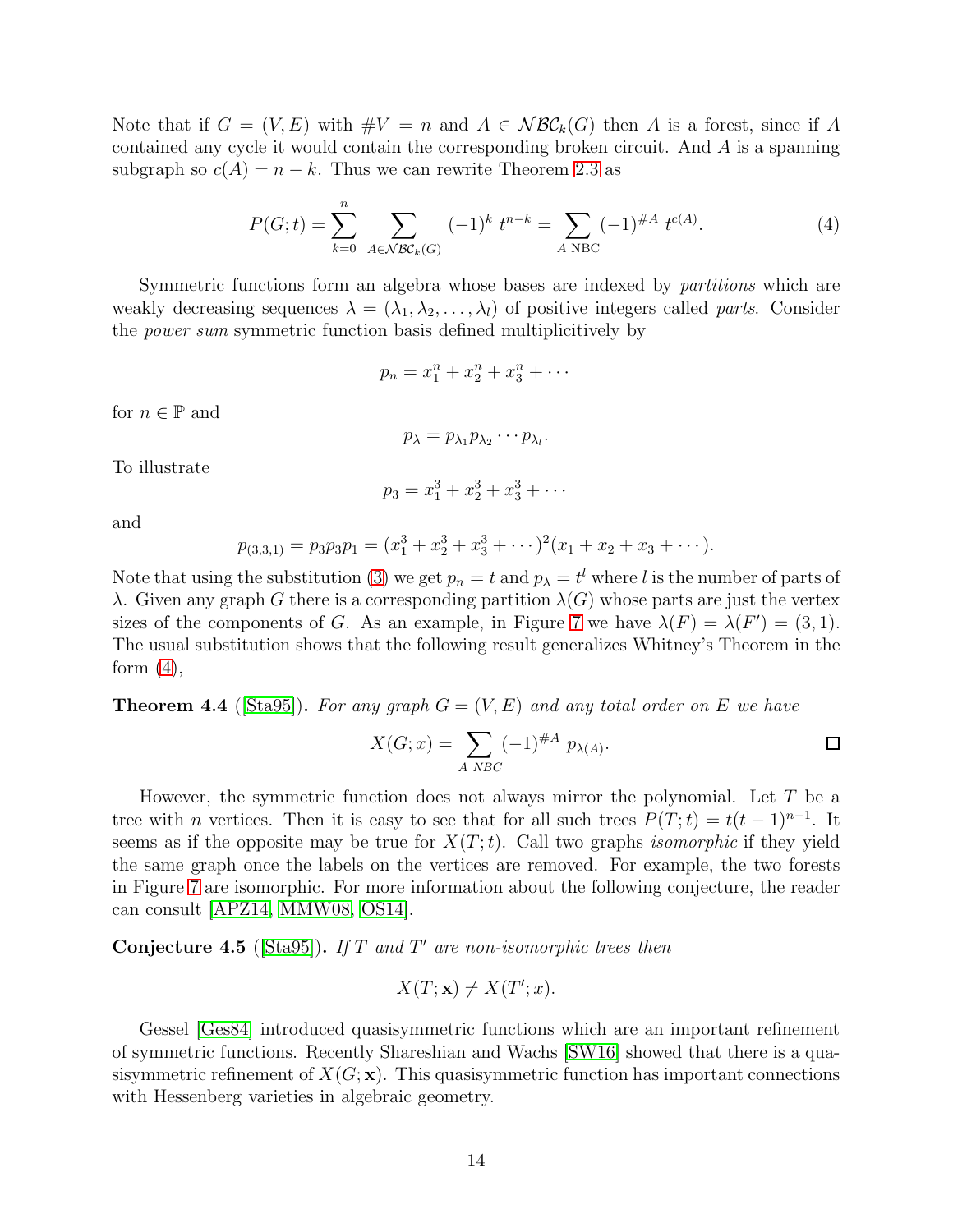### 4.3 Log-concavity

A sequence of real numbers  $a_0, a_1, \ldots, a_n$  is said to be *log-concave* if

 $a_k^2 \ge a_{k-1}a_{k+1}$ 

for all  $0 < k < n$ . As an example, the *n*th row of Pascal's Triangle

$$
\binom{n}{0}, \binom{n}{1}, \dots, \binom{n}{n}
$$

can be easily shown to be log-concave by using the formula for a binomial coefficient in terms of factorials. Log-conave sequences abound in combinatorics, algebra, and geometry. See the survey articles of Stanley [\[Sta89\]](#page-15-11), Brenti [\[Bre94\]](#page-14-4), and Brändén [\[Br](#page-14-5)15] for a plethora of examples. We call a polynomial  $p(t) = \sum_{k \geq 0} a_k t^k$  log-concave if its coefficient sequence is. In 2012, June Huh stunned the combinatorial world by using deep methods from algebraic geometry to prove the following result which generalizes a conjecture of Ronald Read [\[Rea68\]](#page-15-12) from 1968.

**Theorem 4.6** ([\[Huh12\]](#page-15-13)). For any graph G we have that  $P(G; t)$  is log-concave.

By developing a combinatorial version of Hodge theory, Adiprasito, Huh, and Katz [\[AHK18\]](#page-14-6) were able to extend this result by proving the log-concavity of the characteristic polynomial of a matroid (a combinatorial object which generalizes both graphs and vector spaces).

 $\Box$ 

## References

- <span id="page-14-0"></span>[AH77] K. Appel and W. Haken. Every planar map is four colorable. I. Discharging. Illinois J. Math., 21(3):429–490, 1977.
- <span id="page-14-1"></span>[AHK77] K. Appel, W. Haken, and J. Koch. Every planar map is four colorable. II. Reducibility. Illinois J. Math., 21(3):491–567, 1977.
- <span id="page-14-6"></span>[AHK18] Karim Adiprasito, June Huh, and Eric Katz. Hodge theory for combinatorial geometries. Ann. of Math. (2), 188(2):381–452, 2018.
- <span id="page-14-3"></span>[APZ14] José Aliste-Prieto and José Zamora. Proper caterpillars are distinguished by their chromatic symmetric function. Discrete Math., 315:158–164, 2014.
- <span id="page-14-2"></span>[Bir13] George D. Birkhoff. A determinant formula for the number of ways of coloring a map. Ann. of Math. (2), 14(1-4):42-46, 1912/13.
- <span id="page-14-5"></span>[Br15] Petter Brändén. Unimodality, log-concavity, real-rootedness and beyond. In Handbook of enumerative combinatorics, Discrete Math. Appl. (Boca Raton), pages 437–483. CRC Press, Boca Raton, FL, 2015.
- <span id="page-14-4"></span>[Bre94] Francesco Brenti. Log-concave and unimodal sequences in algebra, combinatorics, and geometry: an update. In Jerusalem combinatorics '93, volume 178 of Contemp. Math., pages 71–89. Amer. Math. Soc., Providence, RI, 1994.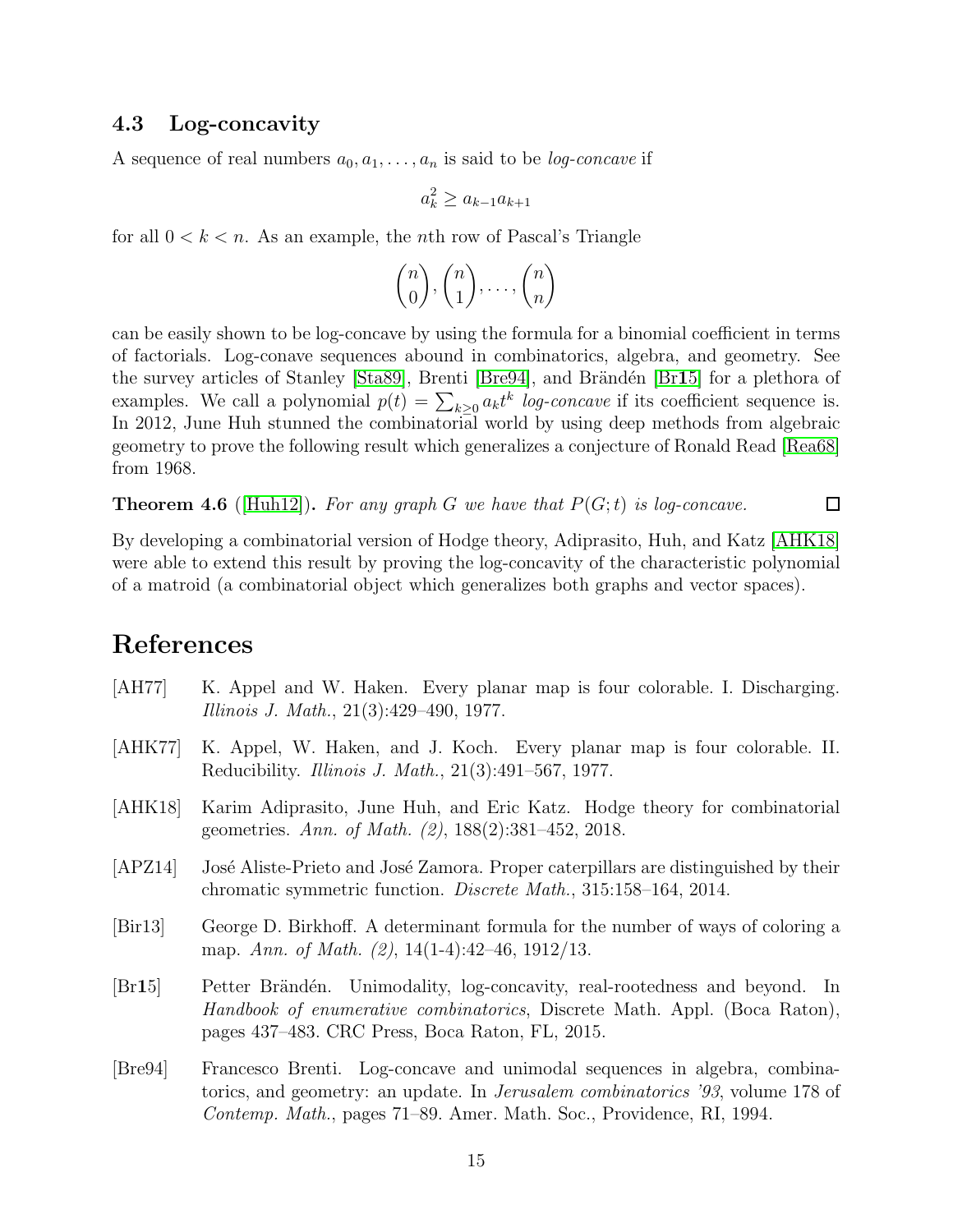- <span id="page-15-3"></span>[BS86] Andreas Blass and Bruce Eli Sagan. Bijective proofs of two broken circuit theorems. J. Graph Theory, 10(1):15–21, 1986.
- <span id="page-15-10"></span>[Ges84] Ira M. Gessel. Multipartite P-partitions and inner products of skew Schur functions. In Combinatorics and algebra (Boulder, Colo., 1983), volume 34 of Contemp. Math., pages 289–317. Amer. Math. Soc., Providence, RI, 1984.
- <span id="page-15-2"></span>[HMS19] Joshua Hallam, Jeremy L. Martin, and Bruce E. Sagan. Increasing spanning forests in graphs and simplicial complexes. European J. Combin., 76:178–198, 2019.
- <span id="page-15-1"></span>[HS15] Joshua Hallam and Bruce Sagan. Factoring the characteristic polynomial of a lattice. J. Combin. Theory Ser. A, 136:39–63, 2015.
- <span id="page-15-13"></span>[Huh12] June Huh. Milnor numbers of projective hypersurfaces and the chromatic polynomial of graphs. *J. Amer. Math. Soc.*, 25(3):907–927, 2012.
- <span id="page-15-8"></span>[MMW08] Jeremy L. Martin, Matthew Morin, and Jennifer D. Wagner. On distinguishing trees by their chromatic symmetric functions. J. Combin. Theory Ser.  $A$ , 115(2):237–253, 2008.
- <span id="page-15-9"></span>[OS14] Rosa Orellana and Geoffrey Scott. Graphs with equal chromatic symmetric functions. Discrete Math., 320:1–14, 2014.
- <span id="page-15-12"></span>[Rea68] Ronald C. Read. An introduction to chromatic polynomials. J. Combinatorial Theory, 4:52–71, 1968.
- <span id="page-15-5"></span>[Sag20] Bruce E. Sagan. Combinatorics: The art of counting, volume 210 of Graduate Studies in Mathematics. American Mathematical Society, Providence, RI, [2020]  $\binom{c}{2020}$ .
- <span id="page-15-0"></span>[Sta73] Richard P. Stanley. Acyclic orientations of graphs. Discrete Math., 5:171–178, 1973.
- <span id="page-15-11"></span>[Sta89] Richard P. Stanley. Log-concave and unimodal sequences in algebra, combinatorics, and geometry. In Graph theory and its applications: East and West (Jinan, 1986), volume 576 of Ann. New York Acad. Sci., pages 500–535. New York Acad. Sci., New York, 1989.
- <span id="page-15-7"></span>[Sta95] Richard P. Stanley. A symmetric function generalization of the chromatic polynomial of a graph. Adv. Math.,  $111(1):166-194$ , 1995.
- <span id="page-15-6"></span>[Sta97] Richard P. Stanley. Enumerative Combinatorics. Vol. 1, volume 49 of Cambridge Studies in Advanced Mathematics. Cambridge University Press, Cambridge, 1997. With a foreword by Gian-Carlo Rota, Corrected reprint of the 1986 original.
- <span id="page-15-4"></span>[SV21] Bruce Sagan and Vincent Vatter. Bijective Proofs of Proper Coloring Theorems. Amer. Math. Monthly, 128(6):483–499, 2021.